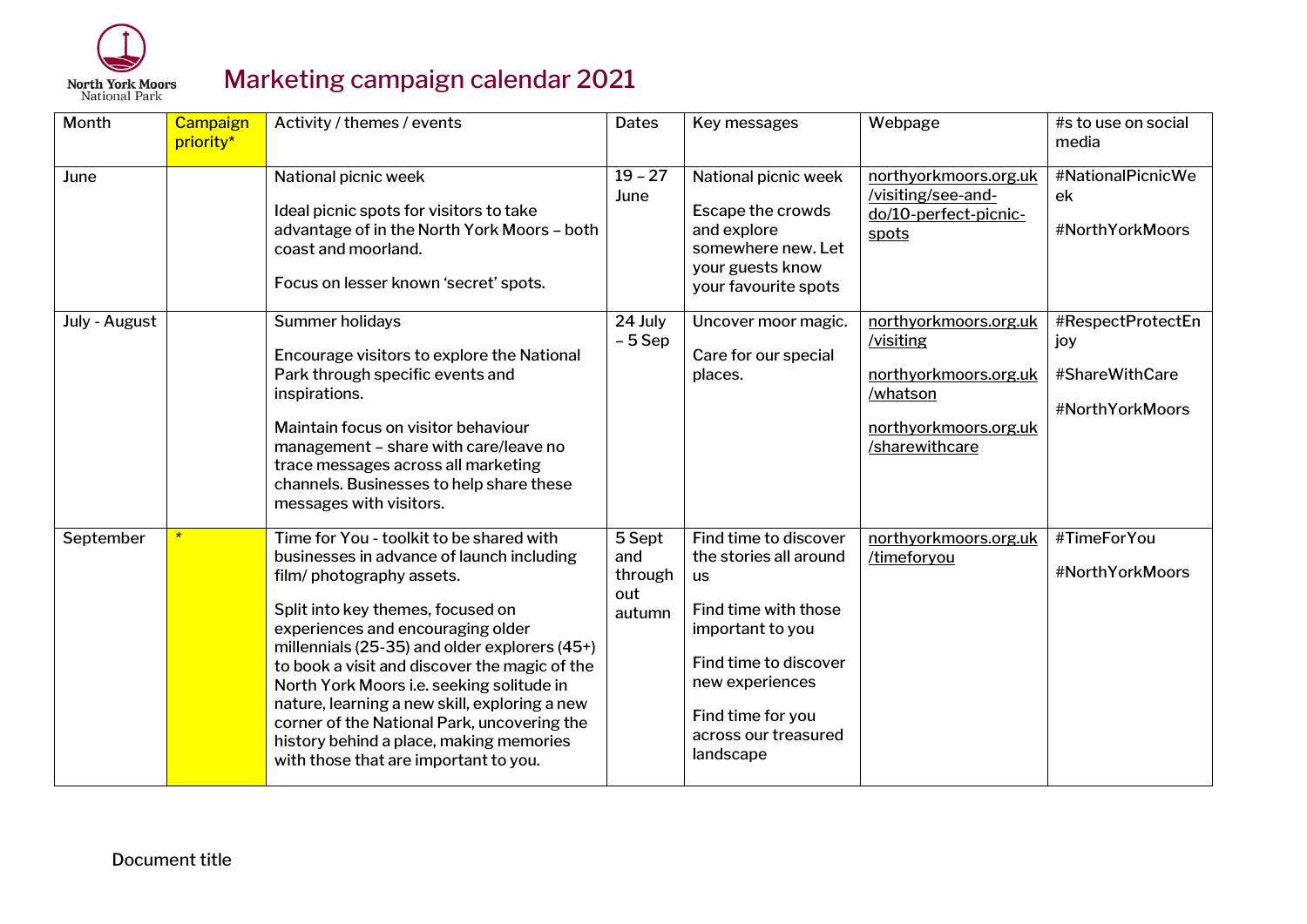| Month                 | <b>Campaign</b><br>priority* | Activity / themes / events                                                                                                                                                                                                                                                                                             | <b>Dates</b>        | Key messages                                                                                                                                         | Webpage                                                                                                                                                                           | #s to use on social<br>media                                                  |
|-----------------------|------------------------------|------------------------------------------------------------------------------------------------------------------------------------------------------------------------------------------------------------------------------------------------------------------------------------------------------------------------|---------------------|------------------------------------------------------------------------------------------------------------------------------------------------------|-----------------------------------------------------------------------------------------------------------------------------------------------------------------------------------|-------------------------------------------------------------------------------|
|                       |                              | <b>Mindful Month</b><br>Numerous events (courtesy of North York<br>Moors businesses) to encourage adults to<br>feel invigorated by nature and renew spirits<br>as the new season begins.                                                                                                                               | $1 - 30$<br>Sept    | Take time to<br>appreciate and<br>connect with nature<br>National Quiet Day<br>(14 September)                                                        | northyorkmoors.org.uk<br>/mindfulmonth                                                                                                                                            | #MindfulMonth<br>#NorthYorkMoors                                              |
| September/<br>October | $\star$                      | Activity friendly initiatives<br>Encouraging exploration of the North York<br>Moors, particularly focused on outdoor<br>activities-cycling, dark skies, nature,<br>walking.<br>Promoting the 'friendly' network of<br>accommodation, café/tearooms, activity<br>providers and centres to enhance visitor<br>experience | 20 Sept<br>$-1$ Nov | Ride moor trails<br>See more stars<br>Discover moor nature<br>Walk moor                                                                              | northyorkmoors.org.uk<br>/cyclingfriendly<br>northyorkmoors.org.uk<br>/darkskiesfriendly<br>northyorkmoors.org.uk<br>/naturefriendly<br>northyorkmoors.org.uk<br>/walkingfriendly | #CyclingFriendly<br>#DarkSkiesFriendly<br>#NatureFriendly<br>#WalkingFriendly |
| October               |                              | <b>Taste of the North York Moors</b><br>Showcasing high quality food and drink<br>producers and places to eat in the North<br>York Moors.<br>Get closer to the passion behind the<br>produce and get involved in a culinary<br>experience.                                                                             | $10ct -$<br>15 Nov  | Support local food<br>and drink producers<br>Taste cuisine from<br>the moors and coast<br>Treat loved ones to<br>an unforgettable<br>food experience | tasteofthenorthyorkm<br>oors.com/                                                                                                                                                 | #TasteNorthYorkM<br>oors                                                      |
|                       | $\star$                      | Dark Skies Fringe Festival<br>A programme of events (courtesy of North<br>York Moors businesses) inspiring people of                                                                                                                                                                                                   | $22 - 31$<br>Oct    | Celebrate our dark<br>skies<br>Discover the magic of<br>a star-filled sky                                                                            | northyorkmoors.org.uk<br>/darkskiesfestival                                                                                                                                       | #DarkSkiesFestival<br>#SeeMoorStars                                           |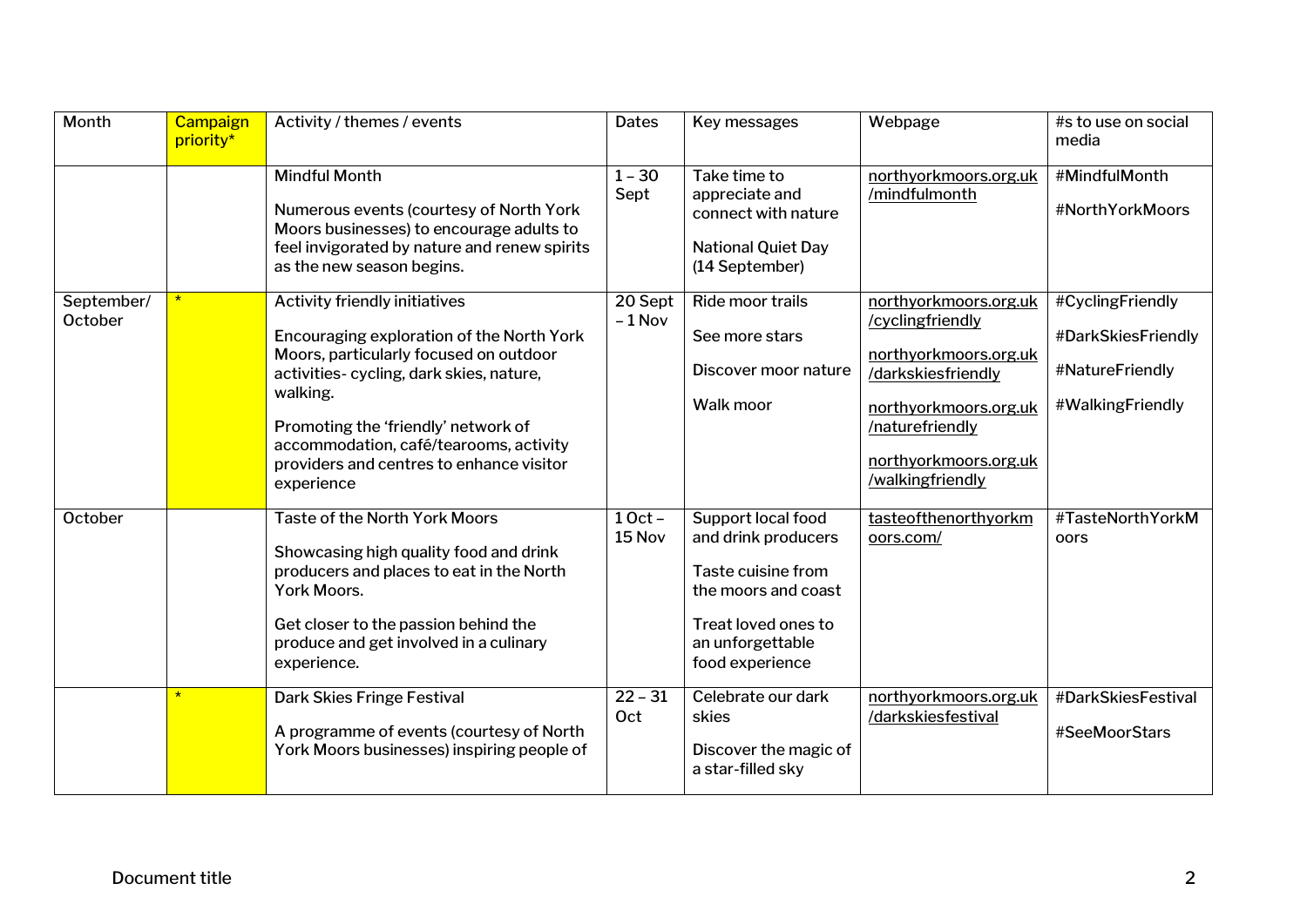| Month    | <b>Campaign</b><br>priority* | Activity / themes / events                                                                                                                                                                                                                                                    | <b>Dates</b>                              | Key messages            | Webpage                                                                                                                       | #s to use on social<br>media        |
|----------|------------------------------|-------------------------------------------------------------------------------------------------------------------------------------------------------------------------------------------------------------------------------------------------------------------------------|-------------------------------------------|-------------------------|-------------------------------------------------------------------------------------------------------------------------------|-------------------------------------|
|          |                              | all ages to look up and appreciate our dark<br>skies<br>Building anticipation and promoting<br>February's main Festival                                                                                                                                                       |                                           |                         |                                                                                                                               |                                     |
| November |                              | Christmas build up<br><b>Christmas Craft Fair, The Moors National</b><br>Park Centre, Danby and Sutton Bank<br>National Park Centre shopping weekend<br>Plus other locations with Santa's grottos,<br>Santa specials and Christmas events<br>throughout the North York Moors. | $13 - 14$<br>and $20-$<br>21 Nov<br>(TBC) | Christmas wrapped<br>up | northyorkmoors.org.uk<br>/christmas<br>northyorkmoors.org.uk<br>/whatson                                                      | #Christmas<br>#NorthYorkMoors       |
| December | $\star$                      | Christmas<br>Key locations with Santa's grottos and<br>Christmas events across the North York<br>Moors.                                                                                                                                                                       | Dec                                       | Winter wonderland       | www.northyorkmoors.<br>org.uk/whatson                                                                                         | #Christmas<br>#NorthYorkMoors       |
|          |                              | <b>Winter warmers</b><br>Best places to hibernate in the North York<br>Moors - cafes/pubs, attractions,<br>accommodation where visitors can get cosy.<br>Winter walks and warm fires - suggestions<br>of walks that include a pub/café.<br>Top five winter experiences        | $1 - 31$<br>Dec                           | <b>Winter warmers</b>   | northyorkmoors.org.uk<br>/visiting/whats-<br>on/winter<br>northyorkmoors.org.uk<br>/visiting/north-york-<br>moors-coast/hygge | #LoveMoorWinters<br>#NorthYorkMoors |